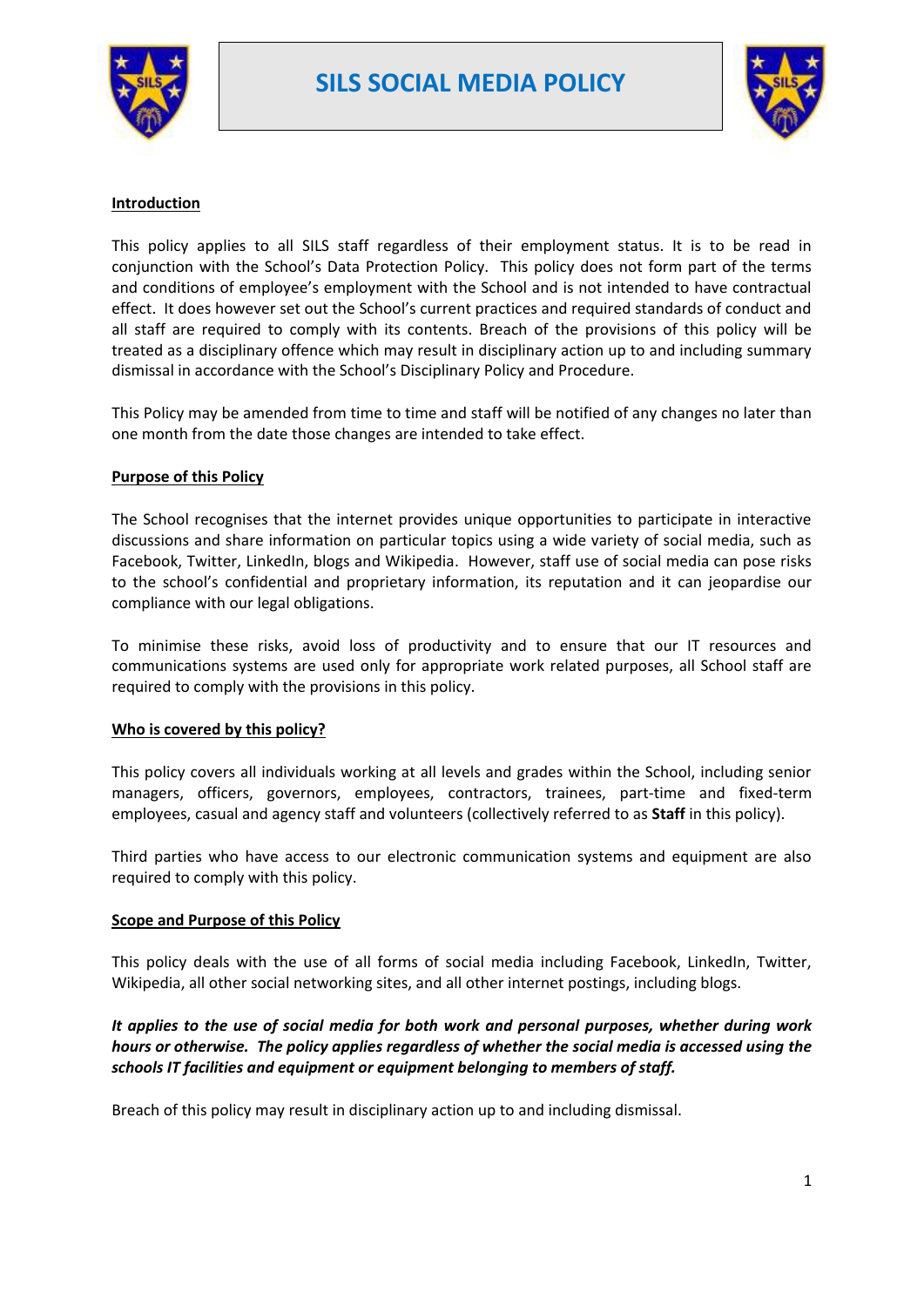Disciplinary action may be taken regardless of whether the breach is committed during working hours and regardless of whether the School's equipment or facilities are used for the purpose of committing the breach. Any member of staff suspected of committing a breach of this policy will be required to co-operate with our investigation, which may involve handing over relevant passwords and login details.

Staff may be required to remove internet postings which are deemed to constitute a breach of this policy. Failure to comply with such a request may in itself result in disciplinary action.

### **Personnel responsible for implementing the policy**

The Management Committee have overall responsibility for the effective operation of this policy, but have delegated day-to-day responsibility for its operation to the Head Teacher.

Responsibility for monitoring and reviewing the operation of this policy and making recommendations for change to minimise risks also lies with the Head Teacher in liaison with IT consultant / contractor.

All senior staff have a specific responsibility for operating within the boundaries of this policy, ensuring that all staff understand the standards of behaviour expected of them and taking action when behaviour falls below its requirements.

All SILS Staff are responsible for the success of this policy and should ensure that they take the time to read and understand it. Any misuse of social media should be reported to the Head Teacher in the first instance.

### **Compliance with related policies and agreements**

Social media should never be used in a way that breaches any of our other policies. If an internet post would breach any of our policies in another forum, it will also breach them in an online forum. For example, employees are prohibited from using social media to:

- a) Breach our obligations with respect to the rules of relevant regulatory bodies;
- b) Breach any obligations they may have relating to confidentiality;
- c) Breach our Disciplinary Rules;
- d) defame or disparage the School, its Staff, its pupils or parents, its partners, or other stakeholders;
- e) Harass or bully other Staff in any way or breach our Staff Code of Conduct;
- f) Unlawfully discriminate against other Staff or third parties or breach our Equal opportunities policy;
- g) Breach our Data protection policy (for example, never disclose personal information about a colleague online);
- h) Breach any other laws or ethical standards (for example, never use social media in a false or misleading way, such as by claiming to be someone other than yourself or by making misleading statements).

Staff should never provide references for other individuals on social or professional networking sites, as such references, positive and negative, can be attributed to the School and create legal liability for both the author of the reference and the organisation.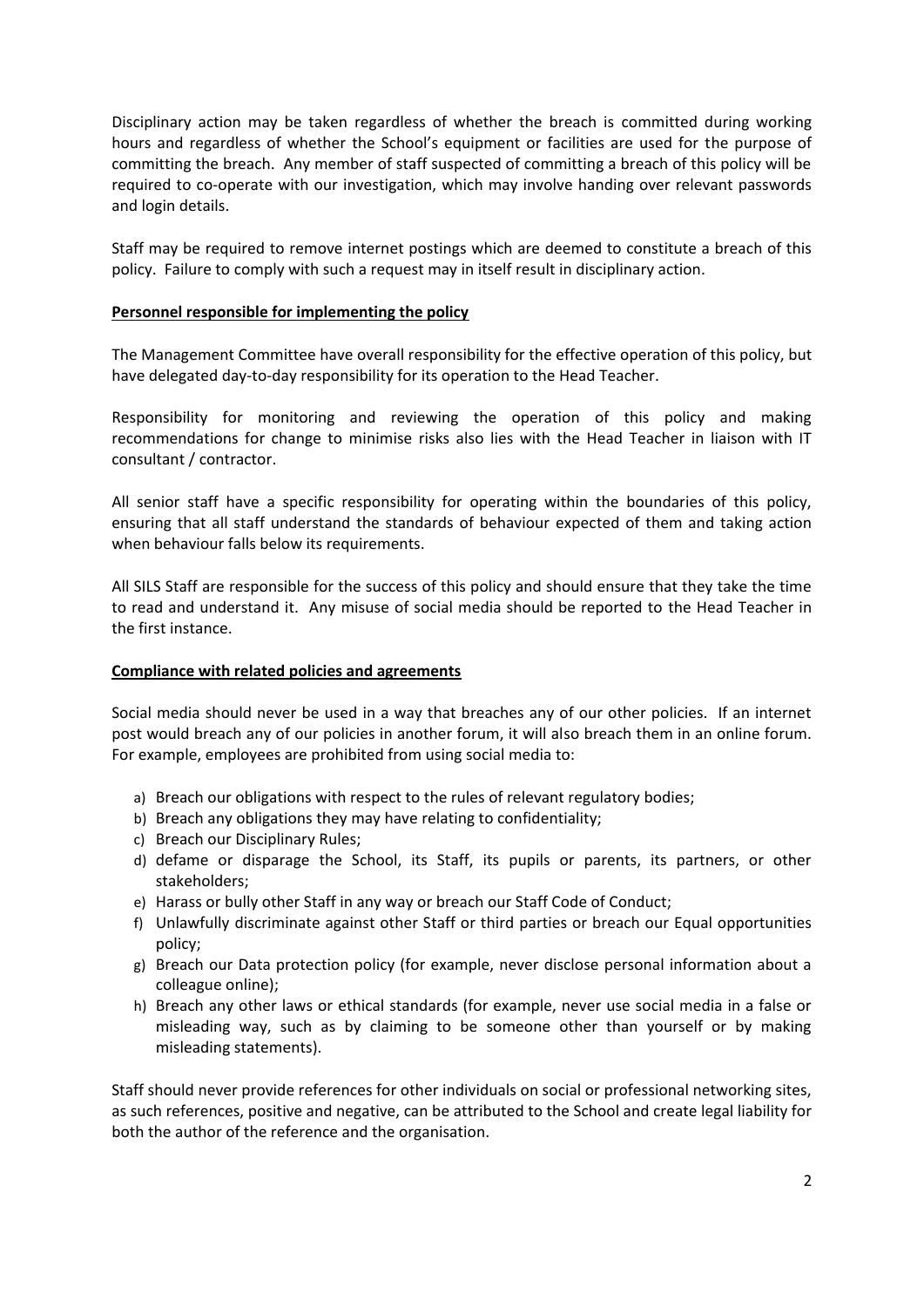Staff who breach any of the above policies will be subject to disciplinary action up to and including termination of employment.

### **Personal use of social media**

Personal use of social media is never permitted during working time or by means of our computers, networks and other IT resources and communications systems.

Staff should not use a work email address to sign up to any social media and any personal social media page should not make reference to their employment (excluding LinkedIn, where prior permission is sought from the Headteacher).

Staff must not take photos or posts from social media that belongs to the School for their own personal use.

## **Monitoring**

The contents of our IT resources and communications systems are the School's property. Therefore, staff should have no expectation of privacy in any message, files, data, document, facsimile, telephone conversation, social media post conversation or message, or any other kind of information or communications transmitted to, received or printed from, or stored or recorded on our electronic information and communications systems.

The School reserves the right to monitor, intercept and review, without further notice, staff activities using our IT resources and communications systems, including but not limited to social media postings and activities, to ensure that our rules are being complied with and for legitimate business purposes and you consent to such monitoring by your acknowledgement of this policy and your use of such resources and systems. This might include, without limitation, the monitoring, interception, accessing, recording, disclosing, inspecting, reviewing, retrieving and printing of transactions, messages, communications, postings, log-ins, recordings and other uses of the systems as well as keystroke capturing and other network monitoring technologies.

The School may store copies of such data or communications for a period of time after they are created, and may delete such copies from time to time without notice.

All Staff are advised not to use the schools IT resources and communications systems for any matter that he or she wishes to be kept private or confidential from the School.

### **Educational or Extra Curricular Use of Social Media**

If your duties require you to speak on behalf of the School in a social media environment, you must follow the protocol outlined below.

The Headteacher may require you to undergo training before you use social media on behalf of the School and impose certain requirements and restrictions with regard to your activities.

Likewise, if you are contacted for comments about the School for publication anywhere, including in any social media outlet, you must direct the inquiry to the Head Teacher and must not respond without advanced written approval.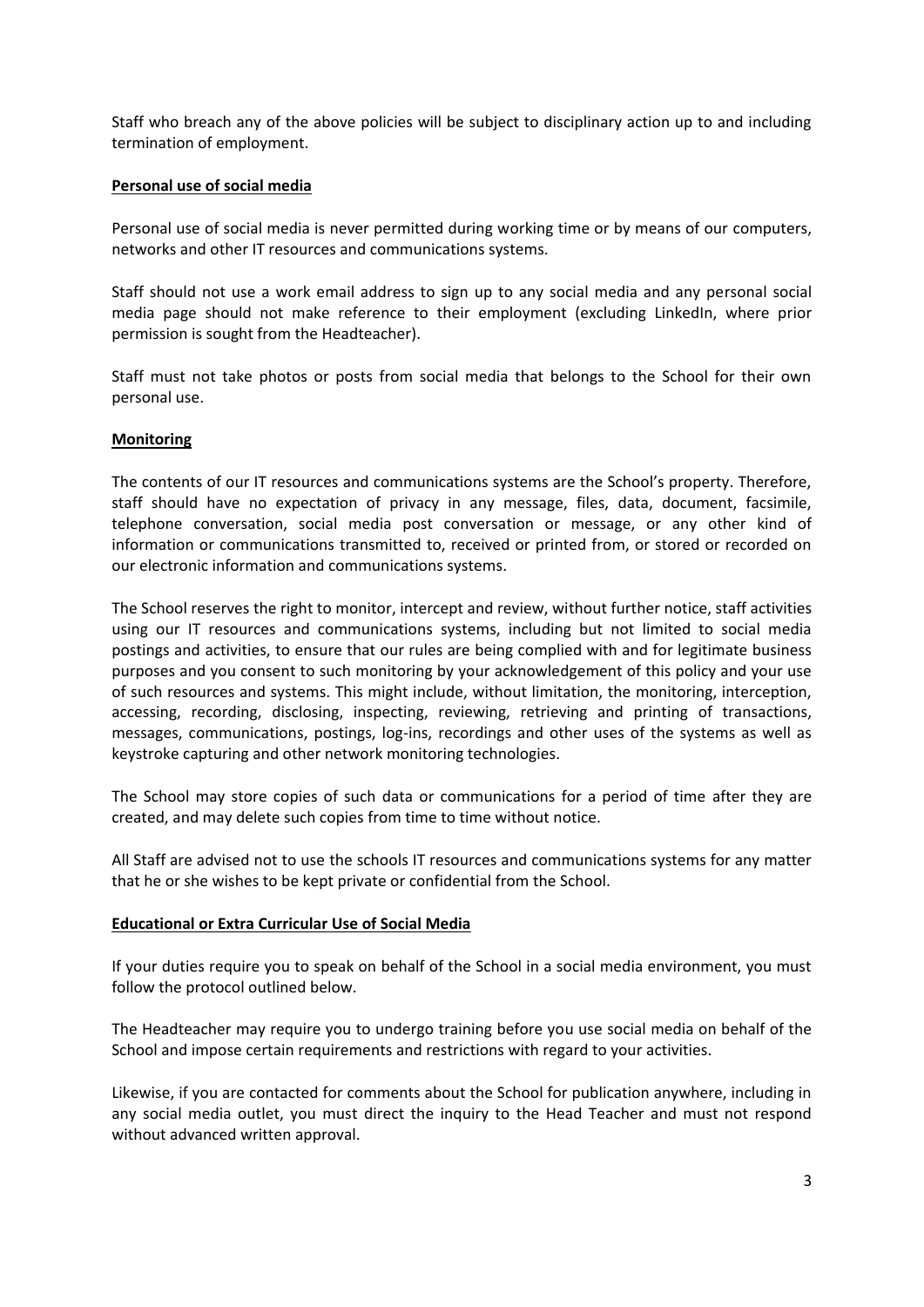## **Recruitment**

The School may use internet searches to perform pre employment checks on candidates in the course of recruitment. Where the School does this, it will act in accordance with its data protection and equal opportunities obligations.

### **Responsible use of social media**

The following sections of the policy provide staff with common-sense guidelines and recommendations for using social media responsibly and safely.

### **Photographs for use of Social Media**

Any photos for social media posts may only be taken using school cameras/devices or devices that have been approved in advance by the Headteacher. Where any device is used that does not belong to the School all photos must be deleted immediately from the device, once the photos have been uploaded to a device belonging to the School.

## **Staff Protocol for use of Social Media**

Where any post is going to be made on the School's own social media the following steps must be taken:

- 1. Ensure that permission from the child's parent has been sought before information is used on social media via Parent/Social Media Agreement.
- 2. Ensure that there is no identifying information relating to a child/children in the post for example any certificates in photos are blank/without names or the child's name cannot be seen on the piece of work.
- 3. The post must be a positive and relevant post relating to the children, the good work of staff, the School or any achievements.
- 4. Social Media can also be used to issue updates or reminders to parents/guardians and the schools business manager (Carol Hepper) will have overall responsibility for this.

### **Protecting our business reputation**

Staff must not post disparaging or defamatory statements about:

- i. The School;
- ii. Current, past or prospective Staff as defined in this policy
- iii. Current, past or prospective pupils
- iv. Parents, carers or families of (iii)
- v. The School's suppliers and services providers; and
- vi. Other schools, professionals and stakeholders.

Staff should also avoid social media communications that might be misconstrued in a way that could damage the School's reputation, even indirectly.

If Staff are using social media they should make it clear in any social media postings that they are speaking on their own behalf. Staff should write in the first person and use a personal rather than School e-mail address when communicating via social media.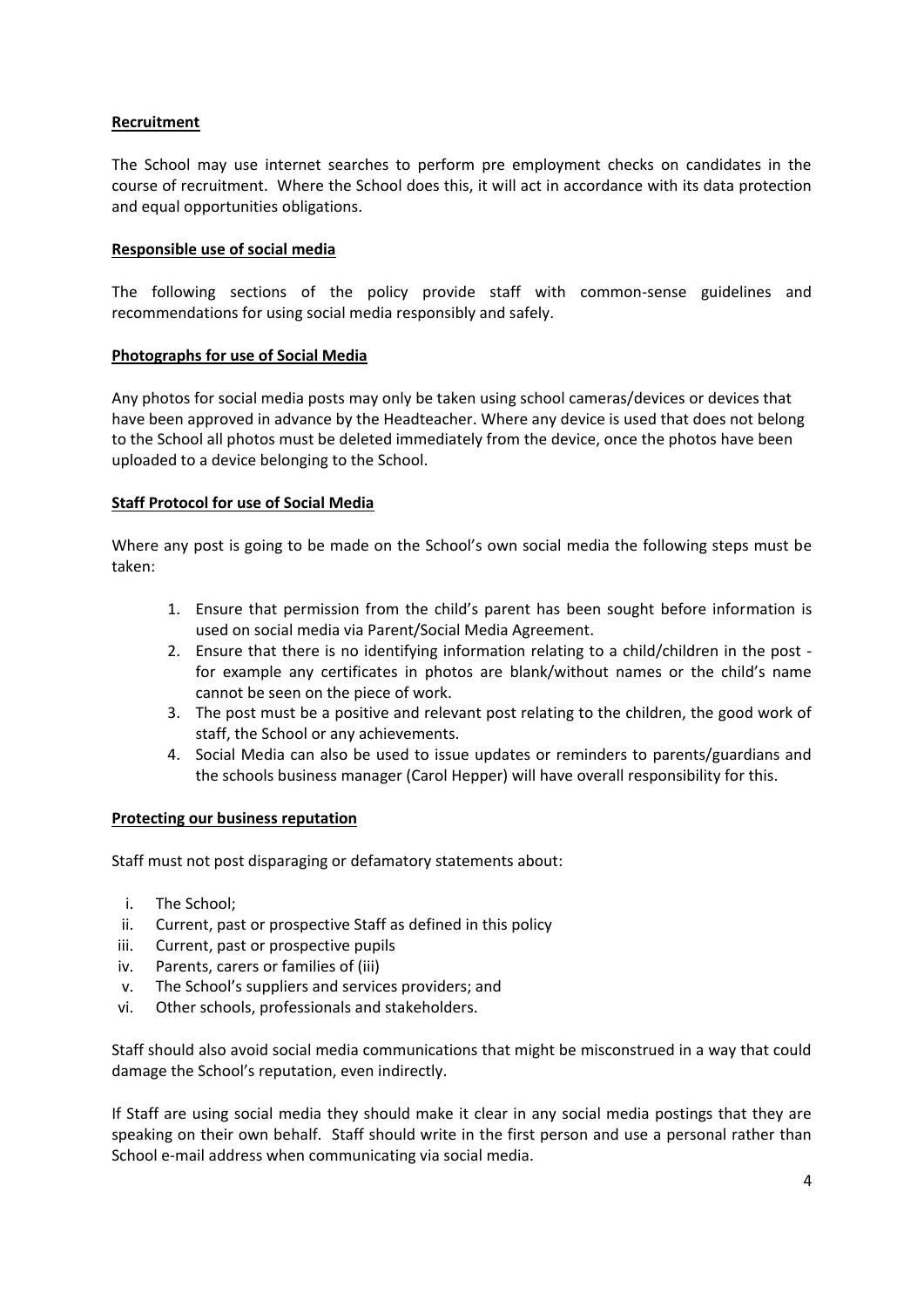Staff are personally responsible for what they communicate in social media. Staff should remember that what they publish might be available to be read by the masses (including the School itself, future employers and social acquaintances) for a long time. Staff should keep this in mind before they post content.

If Staff disclose whether directly or indirectly their affiliation to the School as a member of Staff whether past, current or prospective, they must also state that their views do not represent those of the School.

Staff must ensure that their profile and any content posted are consistent with the professional image they are required to present to colleagues, pupils and parents.

Staff must avoid posting comments about confidential or sensitive School related topics. Even if Staff make it clear that their views on such topics do not represent those of the School, such comments could still damage the School's reputation and incur potential liability.

If a member of Staff is uncertain or concerned about the appropriateness of any statement or posting, he or she should refrain from making the communication until he or she has discussed it with his Line Manager.

If a member of Staff sees content in social media that disparages or reflects poorly on the School, it's Staff, pupils, parents, service providers or stakeholders, he or she is required to report this in the first instance to the Head Teacher without unreasonable delay. All staff are responsible for protecting the School's reputation.

#### **Respecting intellectual property and confidential information**

Staff should not do anything to jeopardise School confidential information and intellectual property through the use of social media.

In addition, Staff should avoid misappropriating or infringing the intellectual property of other School's, organisations, companies and individuals, which can create liability for the School, as well as the individual author.

Staff must not use the School's logos, brand names, slogans or other trademarks, or post any of our confidential or proprietary information without express prior written permission from the Head Teacher.

To protect yourself and the School against liability for copyright infringement, where appropriate, reference sources of particular information you post or upload and cite them accurately. If you have any questions about whether a particular post or upload might violate anyone's copyright or trademark, ask the Head Teacher in the first instance before making the communication.

Respecting colleagues, pupils, parents, clients, service providers and stakeholders

Staff must not post anything that their colleagues, the School's past, current or prospective pupils, parents, service providers or stakeholders may find offensive, including discriminatory comments, insults or obscenity.